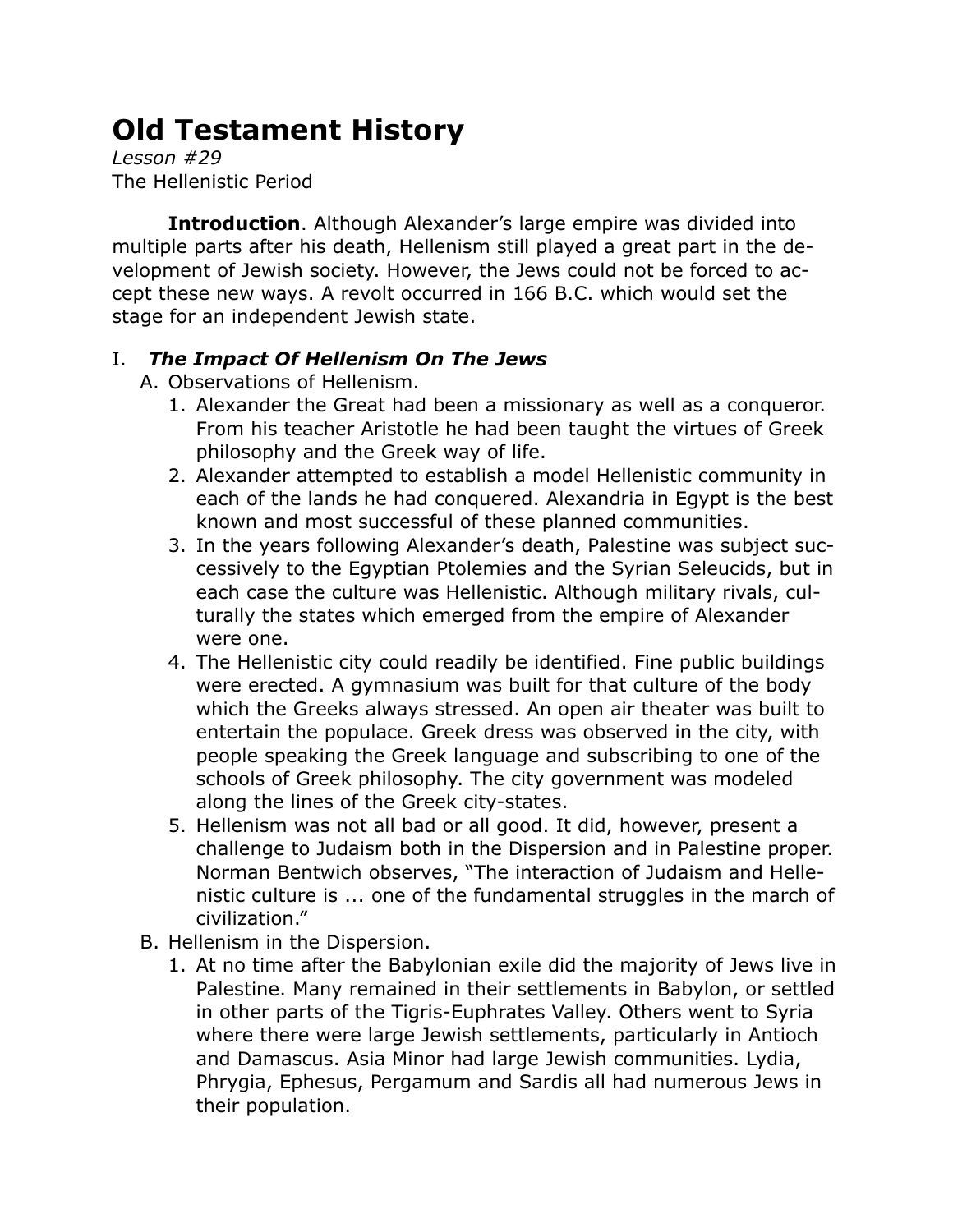- 2. The most significant group of Jews of the Dispersion, historically speaking, was located in Alexandria. From the initial settlement of Alexandria the Jews had formed one of the most important and largest segments of the city.
- 3. There was a temptation for a life of ease with the Jews concerning Hellenism. The merchant class was able to amass great wealth which could purchase better housing and food than the pre-Hellenistic world could have imagined. Great libraries in Alexandria and other Hellenistic centers, together with schools emphasizing a Greek education, would appeal to many of the nobler youths of Israel. Sculpture and the fine arts offered an aesthetic outlook which would be frowned upon by the orthodox, but which would make an impact on the young in particular.
- 4. The Septuagint.
	- a) The greatest monument of Alexandrian Judaism was, without question, the translation of the Hebrew Old Testament into the Greek vernacular. While the legends suggest that the work was done in order to provide a copy of the Hebrew scriptures for the Alexandrian library, it is more likely that the translation was made at the impulse of the Alexandrian Jews who wanted their Greek-speaking children to be able to read the scriptures.
	- b) According to the *Letter of Aristeas*, Demetrius of Phalerum, said to have been Ptolemy's librarian, aroused the king's interest in the Jewish Law. At his suggestion, Ptolemy sent a delegation to the High Priest in Jerusalem, who chose six elders from each of the twelve tribes to translate the Law into Greek.
	- c) Although without question translated by Alexandrian Jews for their own use, the Septuagint did serve as a means of acquainting the non-Jew with the principles of Jewish faith and practice. When we come to New Testament times, we read of many "Godfearers" among the Gentiles. In a real sense the Septuagint helped to pave the way for the work of the apostle Paul and others who took the message of Christ to non-Jews as well as to Jews.
- 5. Alexandrian allegorism.
	- a) Alexandrian Jews followed their Gentile neighbors in subscribing to a school of Greek philosophy. This resulted in an attempt to harmonize scripture with Greek thinking which produced the allegorical method of interpreting scripture.
	- b) The allegorist regards the literal sense of scripture as the vehicle for a secondary sense which is regarded as more spiritual and profound.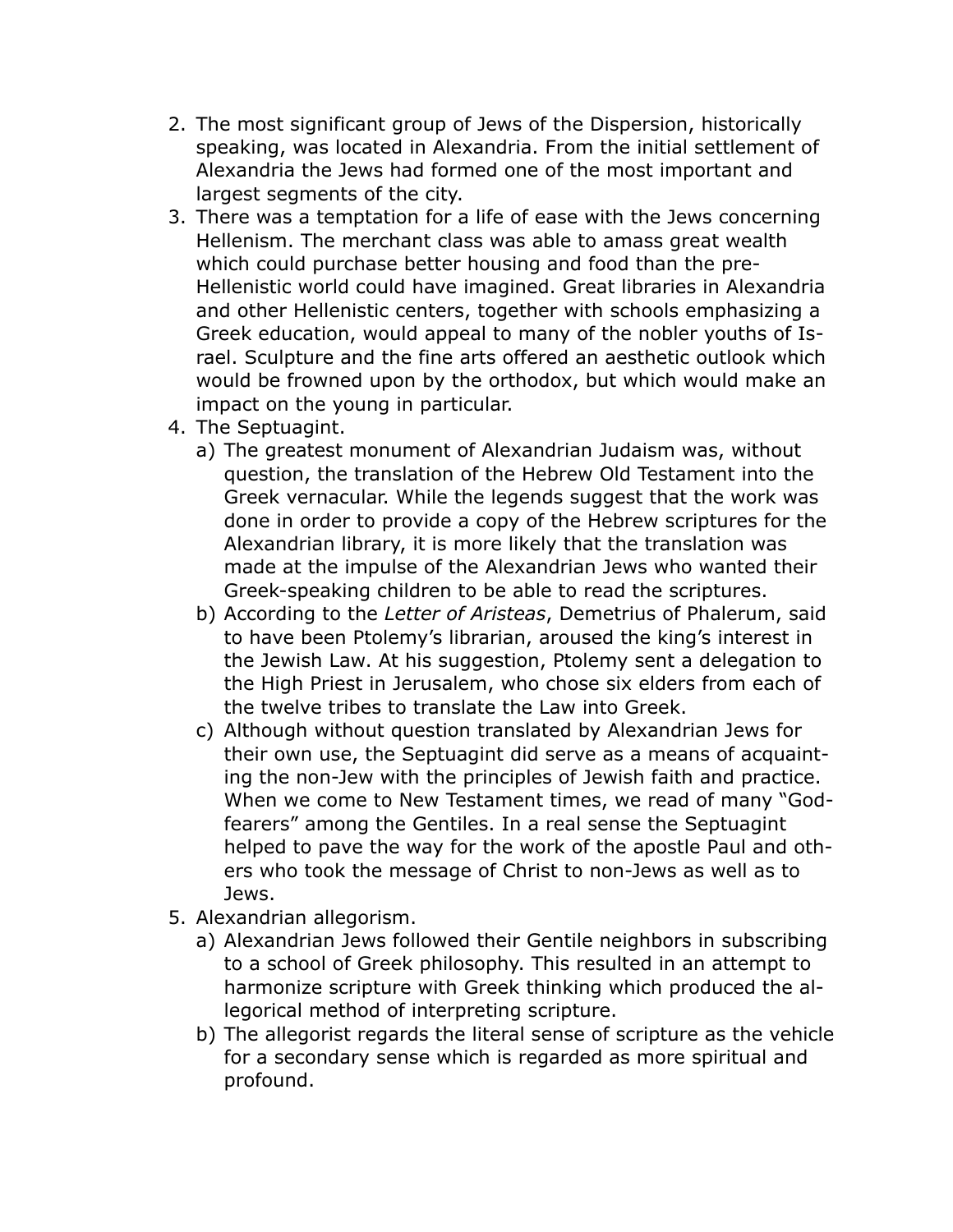- c) Allegorical interpretation is thoroughly subjective. If the literal sense of scripture suggested something which the interpreter deemed unworthy of God, he considered this sufficient warrant to seek a "hidden" allegorical meaning.
- C. Hellenism in Palestine.
	- 1. Palestine itself was not so far removed from the centers of Hellenism as to be untouched. The educated classes were especially enamored with the Greek way of life. The amphitheater and the gymnasium were attractive to the young, and a strong Hellenistic party emerged.
	- 2. In Judea, however, the lines were more closely drawn than they were in the Dispersion. An anti-Hellenistic party arose which considered the Greek manner of life a threat to Judaism. The emphasis on materialism, the nude appearance of athletes in the gymnasium and the neglect of Jewish rites were regarded as evidence of defection from the law of God.
	- 3. The Hasidim, or "the pious," were ready to defend their ancestral faith to the death if need be, and in the days of Antiochus Epiphanes many of them did die for that faith. Future history shows us how necessary the Hasidim were in maintaining the place of the Law of the Lord in a day of moral and spiritual decay.

## II. *The Maccabees And The Struggle Against Hellenism*

A. Mattathias.

- 1. The oppression of the Jews by Antiochus Epiphanes produced a reaction which stunned Antiochus and surprised many of the Jews themselves. The representatives of Antiochus erected a pagan altar at Modin. In order to show their loyalty to the government, the Jews were asked to come forward and sacrifice at the altar.
- 2. The aged priest of the village, Mattathias, was asked to come forward first to set a good example for the others. Mattathias refused to sacrifice at the pagan altar. Fearing the wrath of Antiochus, a timid Jew made his way to the altar. Mattathias was enraged. He approached the altar and slew the Jew and the representative of Antiochus. With his five sons, Mattathias destroyed the heathen altar and fled to the hills to avoid the certain reprisals which might be expected from Antiochus. Others joined the family of Mattathias.
- 3. The early days of the Maccabean revolt, as the struggle against Antiochus and Hellenism came to be called, were days of guerilla warfare. From their mountain strongholds, the sons of Mattathias and their allies raided the towns and villages, killing the royal officers and the Hellenistic Jews who supported them.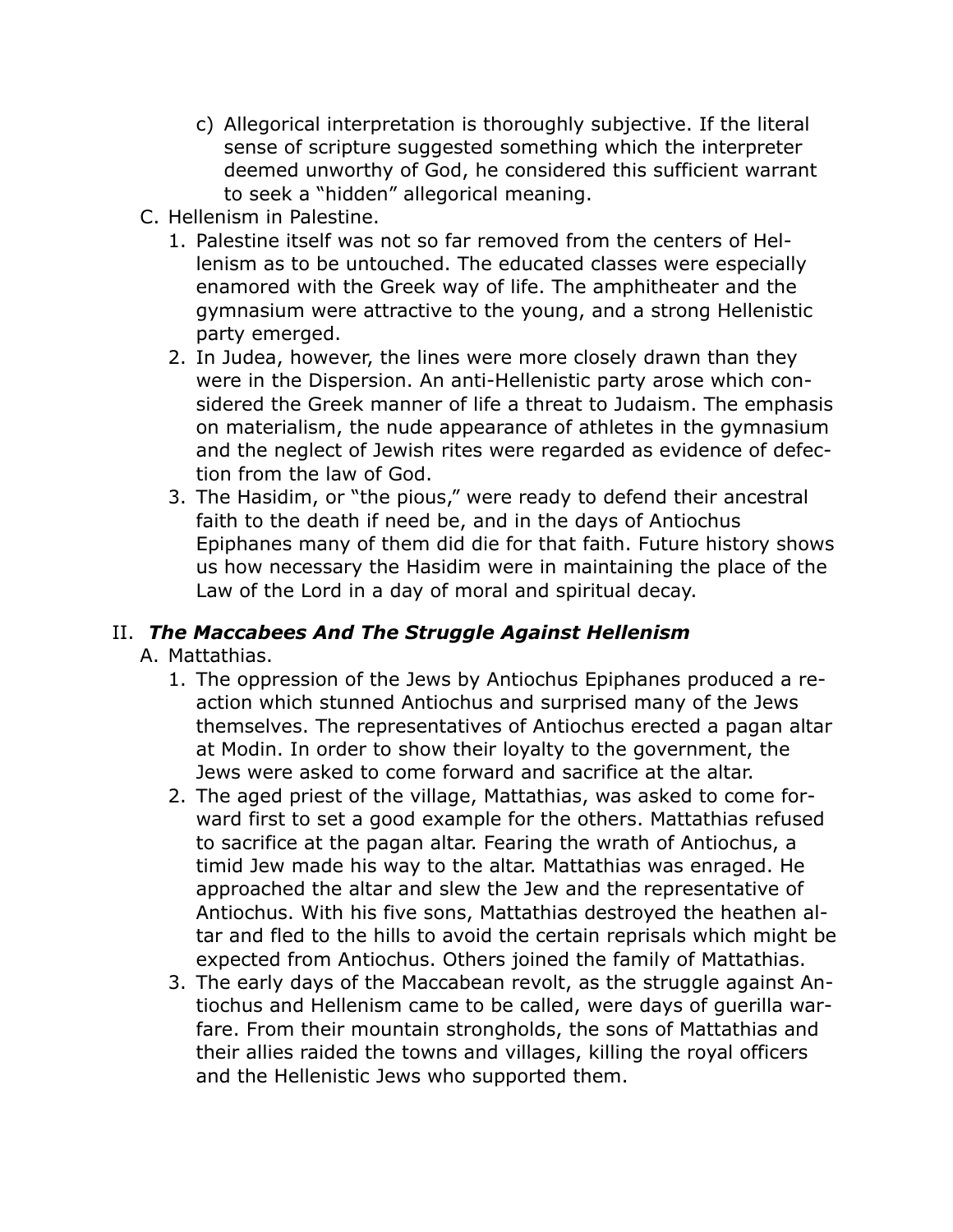- B. Judas the Maccabee.
	- 1. Soon after the beginning of the revolt, Mattathias died. He urged his followers to chose as military leader his third son Judas (Hebrew, *Judah*), known as the "Maccabee" (usually interpreted as the "hammer"). Continuing victories in guerilla warfare proved the choice a good one. More and more Jews rallied to the cause.
	- 2. In the early days of the revolt the Syrians underestimated the strength of the Maccabees. Thinking the revolt only a minor skirmish, they sent inferior generals and small detachments of soldiers into the field. The Maccabees, however, were able to hold their own. They defeated one after another of the Syrian armies thrown against them.
	- 3. Before long Antiochus realized that he had a full-sized rebellion on his hands. Because of his proximity to Egypt, Judea was particularly important. Yet Antiochus could not throw his full strength in Judea because he was faced with another revolt in Parthia at the same time. Antiochus moved eastward to Parthia, leaving his general Lysias to take care of the revolt in Judah.
	- 4. Lysias sent an army of Syrians, Hellenistically-minded Jews and volunteers from the neighboring countries to defeat the Maccabean rebels. Judas, however, by a surprise night attack, annihilated the Syrian army and seized enormous stores of booty. This victory at the town of Emmaus opened the road to Jerusalem to the Maccabees.
	- 5. Judas and his army moved toward Jerusalem. Menelaus and his sympathizers fled. The Maccabees entered the city and were able to take everything except the fort known as the Akra. They entered the temple and removed all the signs of paganism which had been installed there. The altar dedicated to Jupiter was taken down and a new altar was erected to the God of Israel. The statue of Zeus-Antiochus was ground to dust. Beginning with the twenty-fifth of Kislev (December) they observed an eight-day Feast of Dedication, known as Hanukkah, or the Festival of Lights. To this day, the Jews celebrate the end of the three-year period during which the temple had been desecrated.
	- 6. Lysias later marched against the Maccabees and defeated them in a battle near Jerusalem. He next besieged Jerusalem, hoping to starve the Maccabees into submission. Because of conflicts in other areas, Lysias could not stay and made peace with the Jews.
- C. Jonathan.
	- 1. Simon, Jonathan and Johanan, brothers of Judas, with several hundred Maccabean soldiers, fled across the Jordan. From the standpoint of Syria they were a band of outlaws. Jonathan became the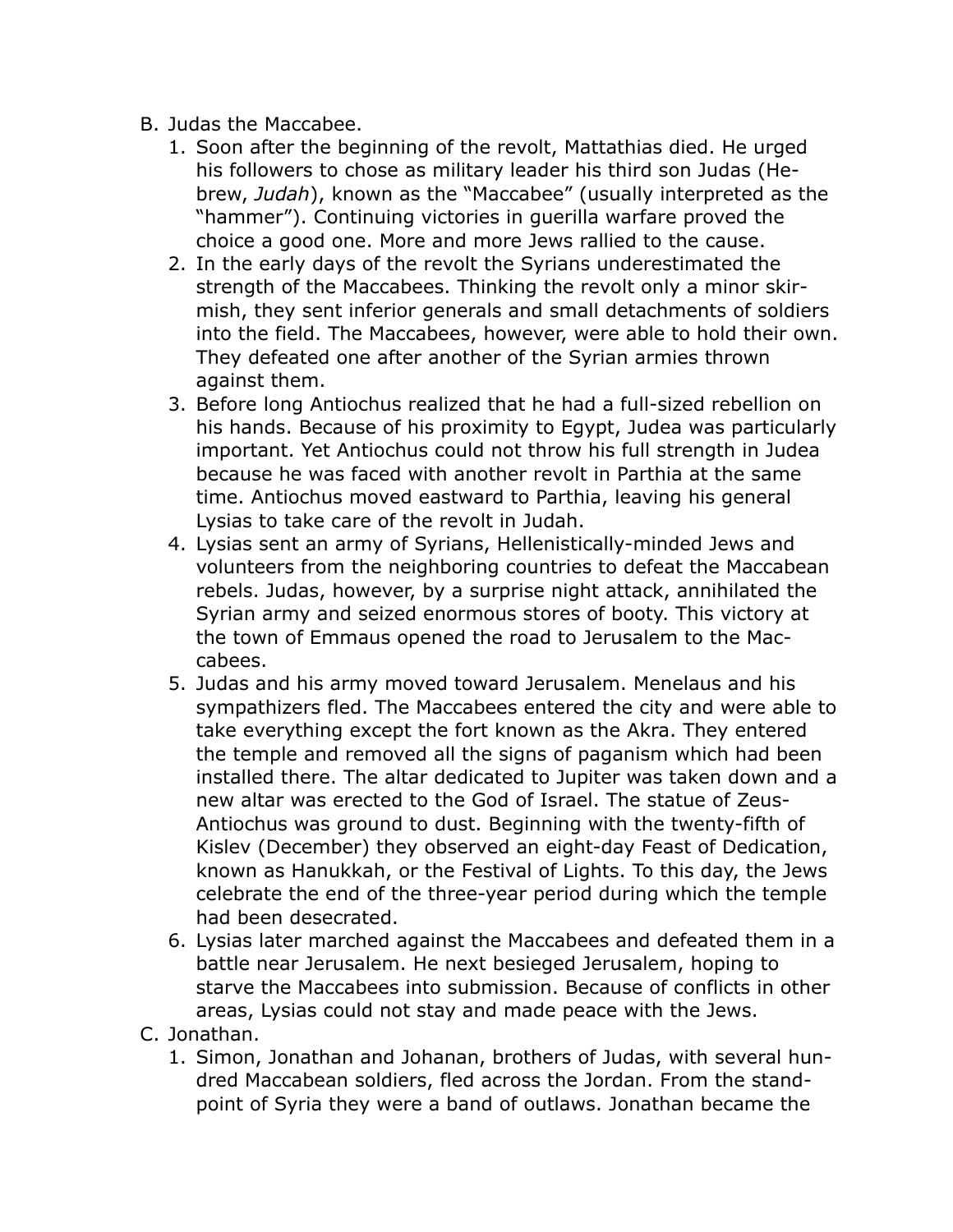leader of the band, and young Jews were attracted to their ranks. Syrian efforts to destroy them were unsuccessful.

- 2. When a pretender, Alexander Balas, claimed the Syrian throne of Demetrius II, both parties sought help from the Jews. They turned to Jonathan as the man best able to raise and lead a Jewish army, bypassing the Hellenistic Jews.
- 3. Jonathan supported Balas and made treaties with Sparta and Rome. Before the war was over, Jonathan was High Priest, governor of Judea and a member of the Syrian nobility. Jonathan's brother Simon was governor of the Philistine coastal area. The Roman senate declared itself the "Friend" of Judah, but no efforts were made to implement the declaration. In time, Rome would become a hated enemy.
- 4. Jonathan's foreign policy promoted the internal prosperity of Judah. The coastal cities, ruled by Simon, were practically annexed. When Judah died at the hand of a Syrian general, his brother Simon succeeded him as ruling High Priest.
- D. Simon.
	- 1. Simon was advanced in years when he assumed office. Syria was again rent between two factions, one looking to Demetrius II as king, and the other recognizing Antiochus VI, a boy under the guardianship of Tryphon. Tryphon deposed Antiochus and reigned in his stead.
	- 2. Tryphon was the first Syrian king who was not of the Seleucid line. Simon ignored him, recognizing Demetrius as rightful king in Syria. Demetrius, in return, granted the Jews full immunity from taxes. This was interpreted as an acknowledgment of independence, and occasioned great rejoicing among the Jews. Simon was also able to starve out the Syrian garrison at the Akra and to occupy the cities of Joppa and Bethsura.
	- 3. During the period of peace which marked the high priesthood of Simon, the question of the legitimacy of the Maccabean priests was settled. The Hasidic party recognized the line of Onias as the legitimate heirs to the Aaronic priesthood. The family of Onias had gone to Egypt during the Maccabean conflict, however, and any claims they had to the priesthood were thereby forfeited. In recognition of his wise rule, the leaders in Israel named Simon leader and High Priest.
	- 4. This act legitimized a new dynasty which is known in history as the Hasmoneans. The name is thought to be derived from an ancestor of the Maccabeans named Asmonaeus, or (in Hebrew) Hashmon. Simon was the last of the sons of Mattathias. Under him, however,